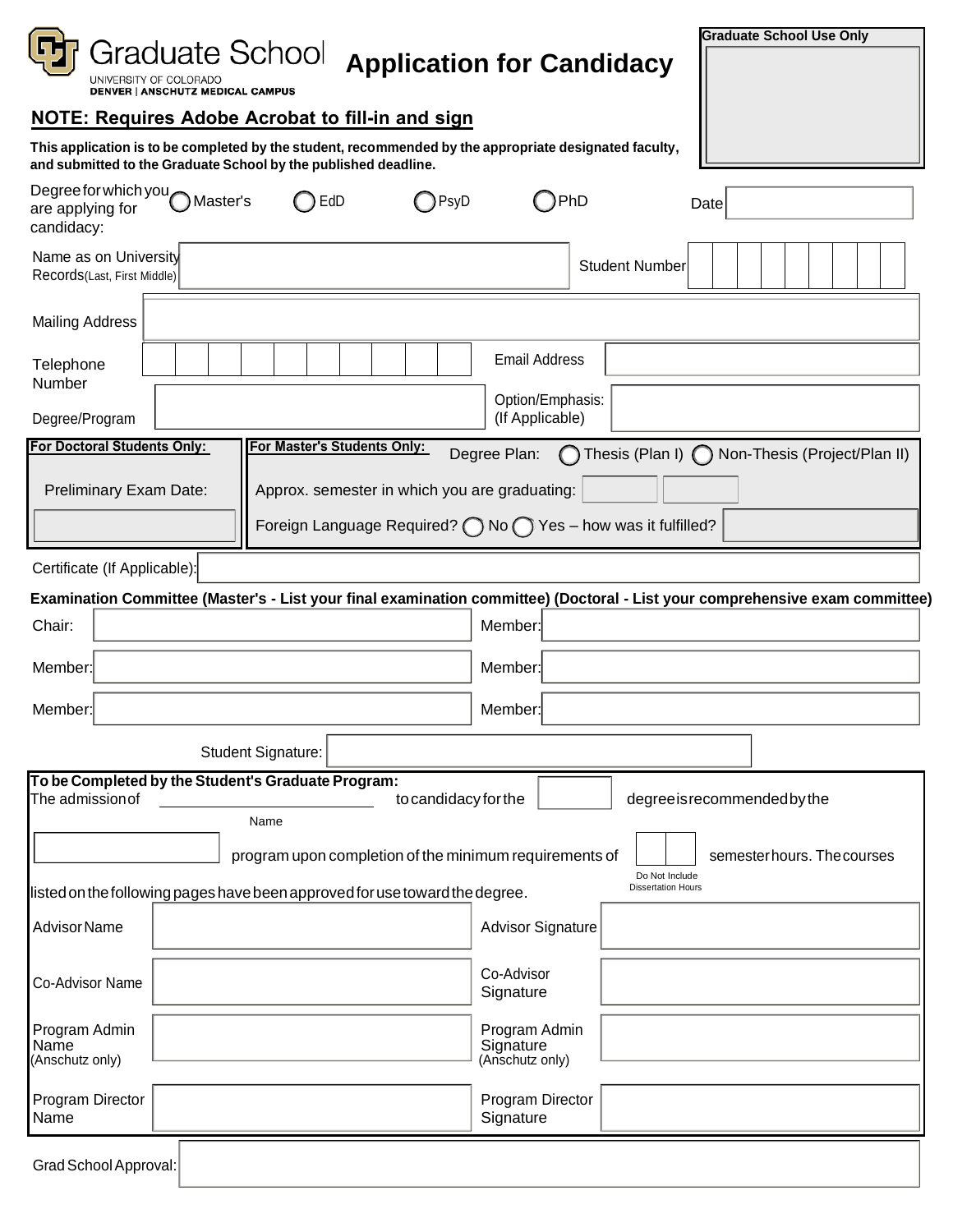**Listcourses below that will apply toward your degree in chronological order (beginning with the oldest and ending with the most current). Course numbers must match those on your transcript and instructors name must be include. YOU MAY NOT SIMPLY ATTACH A TRANSCRIPT. Transfer courses and thesis/dissertation/project/ report hours should be listed inthe appropriate sections of this form.** 

| <b>Instructor</b><br>(First Initial, Last Name) | Semester | Year | <b>Title of Courses Taken</b><br>at University of Colorado | <b>Department and<br/>Course Number</b> | Semester<br><b>Hours</b>                     | Grade | <b>Notes</b> |
|-------------------------------------------------|----------|------|------------------------------------------------------------|-----------------------------------------|----------------------------------------------|-------|--------------|
|                                                 |          |      |                                                            |                                         |                                              |       |              |
|                                                 |          |      |                                                            |                                         |                                              |       |              |
|                                                 |          |      |                                                            |                                         |                                              |       |              |
|                                                 |          |      |                                                            |                                         |                                              |       |              |
|                                                 |          |      |                                                            |                                         |                                              |       |              |
|                                                 |          |      |                                                            |                                         |                                              |       |              |
|                                                 |          |      |                                                            |                                         |                                              |       |              |
|                                                 |          |      |                                                            |                                         |                                              |       |              |
|                                                 |          |      |                                                            |                                         |                                              |       |              |
|                                                 |          |      |                                                            |                                         |                                              |       |              |
|                                                 |          |      |                                                            |                                         |                                              |       |              |
|                                                 |          |      |                                                            |                                         |                                              |       |              |
|                                                 |          |      |                                                            |                                         |                                              |       |              |
|                                                 |          |      |                                                            |                                         |                                              |       |              |
|                                                 |          |      |                                                            |                                         |                                              |       |              |
|                                                 |          |      |                                                            |                                         |                                              |       |              |
|                                                 |          |      |                                                            |                                         |                                              |       |              |
|                                                 |          |      |                                                            |                                         |                                              |       |              |
|                                                 |          |      |                                                            |                                         | For Graduate School<br>Use Only<br>Subtotal: |       |              |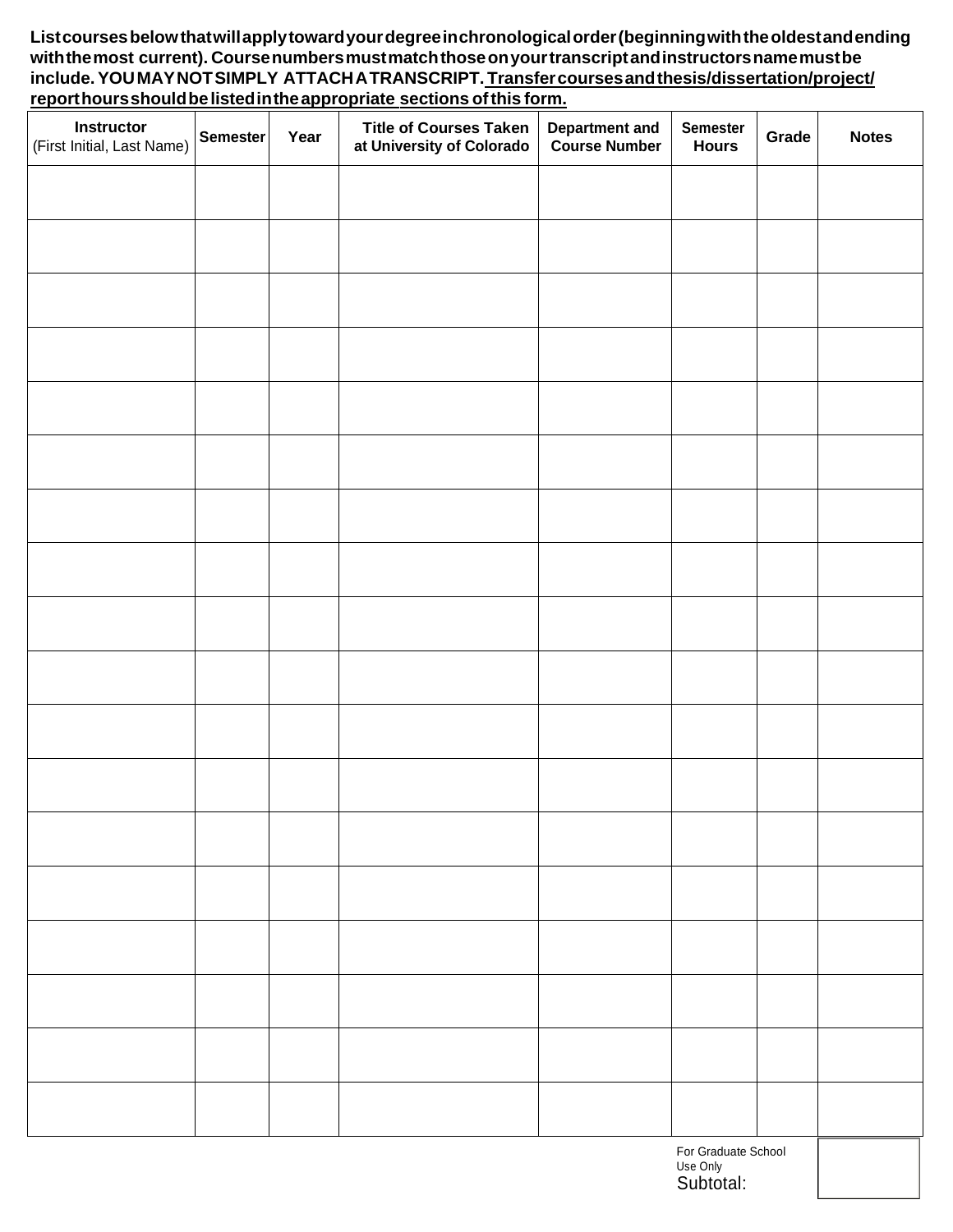| Instructor<br>(First Initial, Last Name)     | <b>Semester</b> | Year | <b>Title of Courses Taken</b><br>at University of Colorado | <b>Department and<br/>Course Number</b> | <b>Semester</b><br><b>Hours</b> | Grade | <b>Notes</b> |
|----------------------------------------------|-----------------|------|------------------------------------------------------------|-----------------------------------------|---------------------------------|-------|--------------|
|                                              |                 |      |                                                            |                                         |                                 |       |              |
|                                              |                 |      |                                                            |                                         |                                 |       |              |
|                                              |                 |      |                                                            |                                         |                                 |       |              |
|                                              |                 |      |                                                            |                                         |                                 |       |              |
|                                              |                 |      |                                                            |                                         |                                 |       |              |
|                                              |                 |      |                                                            |                                         |                                 |       |              |
|                                              |                 |      |                                                            |                                         |                                 |       |              |
|                                              |                 |      |                                                            |                                         |                                 |       |              |
|                                              |                 |      |                                                            |                                         |                                 |       |              |
|                                              |                 |      |                                                            |                                         |                                 |       |              |
|                                              |                 |      |                                                            |                                         |                                 |       |              |
|                                              |                 |      |                                                            |                                         |                                 |       |              |
|                                              |                 |      |                                                            |                                         |                                 |       |              |
|                                              |                 |      |                                                            |                                         |                                 |       |              |
|                                              |                 |      |                                                            |                                         |                                 |       |              |
|                                              |                 |      |                                                            |                                         |                                 |       |              |
|                                              |                 |      |                                                            |                                         |                                 |       |              |
|                                              |                 |      |                                                            |                                         |                                 |       |              |
| For Graduate School<br>Use Only<br>Subtotal: |                 |      |                                                            |                                         |                                 |       |              |